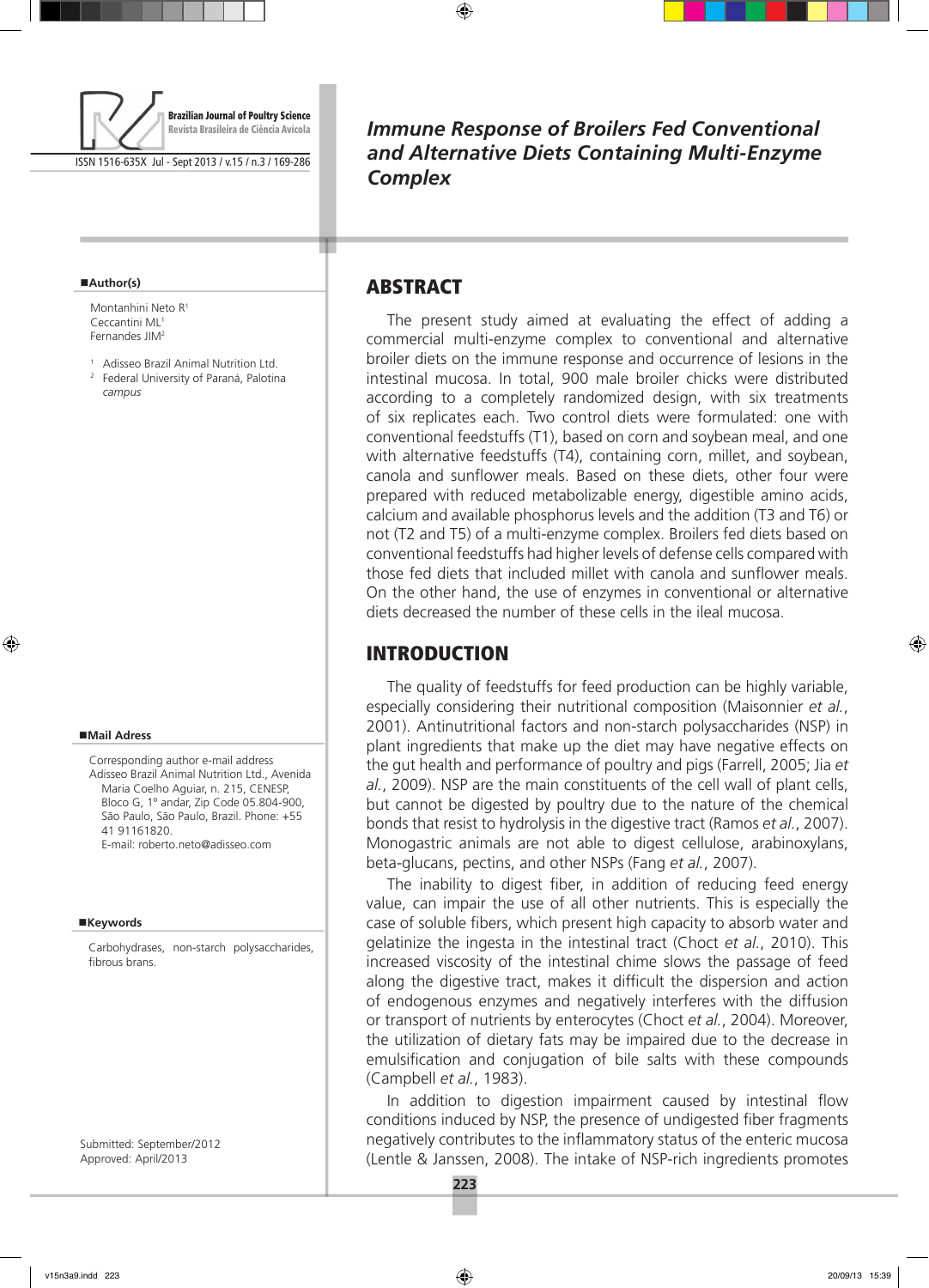

epithelial apoptosis along crypts and villi, villus fusion and increase in number and cytoplasmic extension of goblet cells, making the mucus layer of the epithelial lining of the intestinal mucosa thicker (Lentle *et al.*, 2007). When injury occurs, there is a disruption of the intestinal dynamics that, in addition of reducing the amount of digested and absorbed substrate, also increases the metabolic cost for the recovery of the damaged tissue. Thus the regeneration of the intestinal mucosa is a costly and time-consuming process, which may take 96 hours that represents between 8 and 9% of the lifetime of a broiler (Macari *et al.*, 2002).

Diets with alternative plant feedstuffs, which are usually NSP-rich, also stimulate the replication of the microbial population in the intestinal lumen, elevating the fermentation rate and the risk of producing bacterial enterotoxins. The colonization by bacteria is favored by the increase in substrates that are not used by the animals and become available for the multiplication of microorganisms (Högberg & Lindberg, 2004). The shift in microbial populations can damage the mucosa and increase the infiltration of immune cells in the intestinal tract of poultry (Teirlynck *et al.*, 2009). Experiments have shown that some abrasive NSP, by breaking cells of the intestinal mucosa, stimulate the innate immune system and increase the proliferation of macrophages and monocytes at the site, resulting in cytokine production (Peng *et al.*, 1991; Zhang & Tizzard, 1996; Ross *et al.*, 2002). The nutritional and metabolic cost to support an immune response in broilers is high and inversely correlated with growth performance (Humphrey & Klasing, 2007).

The addition of exogenous enzymes to diets can used as a strategy to improve the utilization of NPSrich ingredients (Kocher *et al.*, 2000; Montanhini *et al.*, 2012). Enzymes hydrolyze NSP from plant ingredients and improve the production efficiency of animals by increasing the digestion of low-quality products and reducing nutrient loss via feces (Kim *et al.*, 2005; Shirmohammad & Mehr, 2011). By calculating this reduction of losses with the better utilization of dietary nutrients, it is possible to decrease the dietary level of nutrients, making cheaper feed, without compromising the broiler performance (Meng *et al.*, 2005).

Another benefit of using these enzymes is the reduction of intestinal digesta viscosity by changing the intestinal microbiota and reducing the adverse effects of microbial fermentation in the small intestine. This effect can also reduce excreta moisture, which improves litter quality and increases nutrient diffusion

#### *Immune Response of Broilers Fed Conventional and Alternative Diets Containing Multi-Enzyme Complex*

rates (Oliveira & Moraes, 2007; Lee *et al.*, 2010). The degradation of NSP present in the plant cell wall by the action of exogenous enzymes increases the levels of substrate available for microbial fermentation in the cecum and the production of short chain fatty acids, which can be used by broilers as a source of energy (Choct *et al.*, 1996; Steenfeldt *et al.*, 1998).

Nevertheless, the addition of exogenous enzymes or enzyme complexes can sometimes render controversial results. The enzyme should be specific and supplied in an amount proportional to the substrate, but the determination of the amount of NSP present in feed hinders its inclusion (Rutherfurd *et al.*, 2007; Woyengo *et al.*, 2010). Furthermore, the enzyme should remain stable during and after feed processing until its consumption and in the intestinal environment where it will act (Odetallah *et al.*, 2002).

The present study aimed at evaluating the effect of adding a commercial multi-enzyme complex to diets made up by conventional and alternative plant ingredients, with reduced nutritional density, on the immune response and occurrence of intestinal injury in broilers.

### MATERIAL AND METHODS

The experiment was conducted in the experimental poultry house of the Federal University of Paraná, campus of Palotina, Paraná State, Southern Brazil, with the approval of the Ethics Committee on the Use of Animals in Experimentation from the UFPR/Palotina, protocol #13/2010 of March 14, 2010.

Nine-hundred one-day-old male broiler chicks (Cobb Slow commercial line) from the same breeder flock were distributed according to a completely randomized design into six treatments with six replicates of 25 chicks each, comprising 36 experimental units.

Treatments were divided as follows: T1, conventional control diet based on corn and soybean meal; T2, conventional diet with reduced nutritional density; T3, T2 diet with the addition of a commercial multienzyme complex composed of carbohydrolases and phytase (Rovabio MAX AP, Adisseo France SAS); T4, alternative control diet with the same nutritional levels as T1, containing corn, millet, and soybean, canola and sunflower meals; T5, alternative diet with reduced nutritional density; and T6, T5 diet with the addition of the above-mentioned commercial multi-enzyme complex.

With the purpose of further discussing the results, the contrasts between the inclusion of the enzyme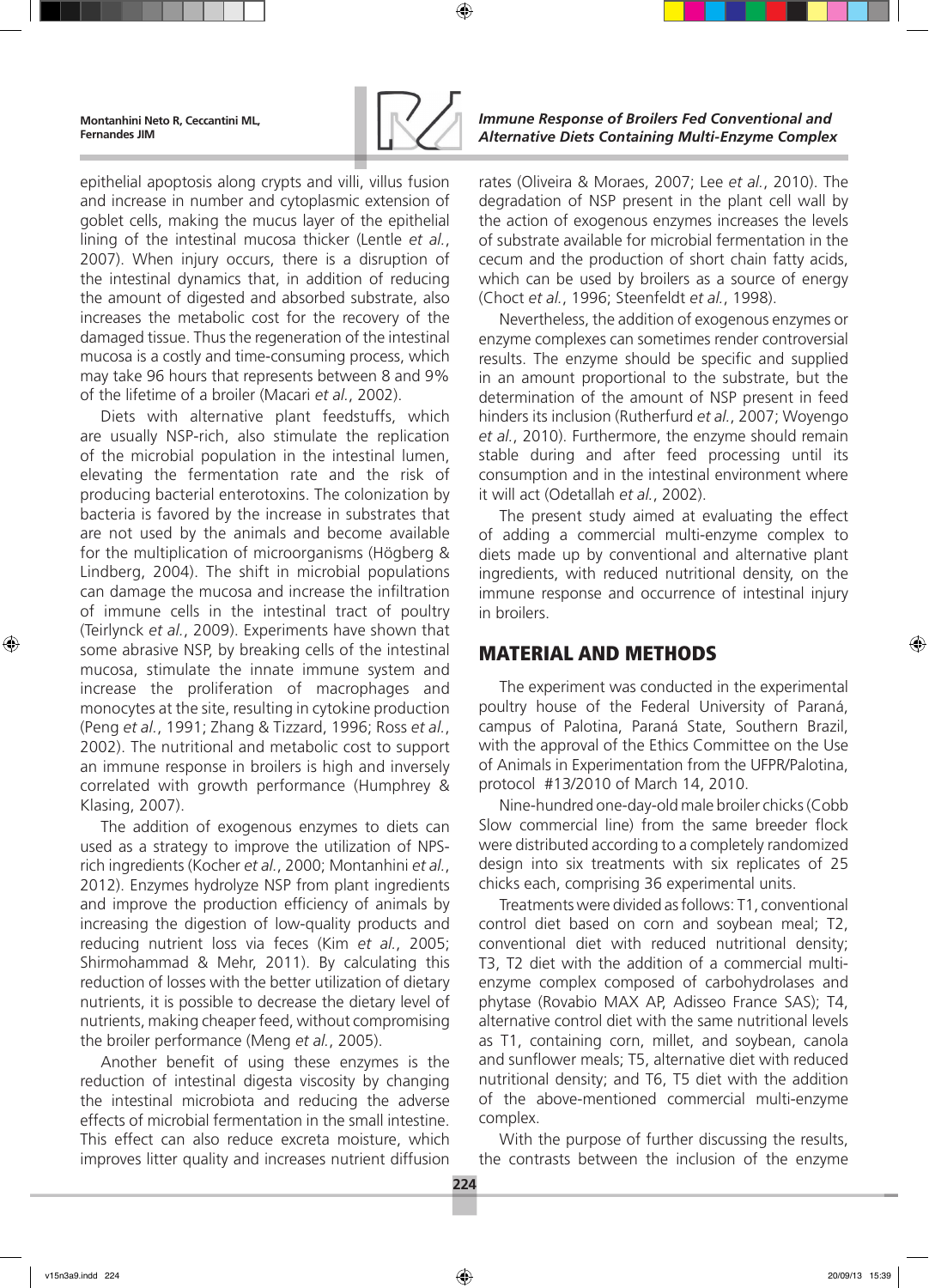

complex (T3 and T6) in diets based on conventional and alternative ingredients and reduced nutritional density (T2 and T5), and the comparison between treatments with regular (T1 and T4) and reduced (T2 and T5) nutritional density were considered.

Feeds were formulated according to nutritional recommendations adopted by the Brazilian broiler industry (Rostagno, 2011), with a feeding schedule consisting in three phases: pre-starter (1-7 days), starter (8-21 days) and grower (22-42 days). The replacement of corn and soybean meal by alternative feedstuffs (T4, T5 and T6) followed this methodology: pre-starter phase, 75:25 ratio between corn and millet, in addition to soybean meal; starter phase, 50:50 between corn and millet, 75:12.5:12.5 between soybean, sunflower and canola meals; and grower phase, 25:75 between corn and millet, 50:25:25 between soybean, sunflower and canola meals.

All samples of plant ingredients were previously analyzed at the Center for Nutrition Support of Adisseo Brazil Animal Nutrition Ltd. to determine crude protein, fiber, ether extract, digestible amino acids, metabolizable energy and phytic phosphorus contents. These analyses enabled higher accuracy in the formulation of diets. The composition of ingredients and nutritional levels of experimental diets for different phases are listed in Tables 1, 2 and 3.

At 42 days of age, blood was collected from two broilers per experimental unit (12 broilers/treatment) to evaluate the electrophoretic profile of immunoglobulin A (IgA). Serum samples were stored (-20ºC) and later subjected to vertical electrophoresis on polyacrylamide gel at 12% in the presence of reducing agent (SDS-PAGE). The electrophoretic run took approximately three hours, using 40 mA current in vertical vert (Loccus LCV). The obtained gel was stained with Coomassie Blue (Brilliant Blue R B 0630, Sigma), and distained with acetic acid at 10% (v/v) and kept in distilled water. Protein bands revealed were quantified by densitometry (Zenith Z-30 Turbo), comparing with a standard of gradient concentration of bovine serum albumin (Maciel *et al.*, 2007).

In order to evaluate the integrity of the intestinal mucosa, at 42 days of age, two broilers per experimental

**Table 1 –** Composition and nutritional levels of the pre-starter diets.

| Ingredients                    | $T1*$                    | T <sub>2</sub>           | T <sub>3</sub>           | T4             | T <sub>5</sub> | T <sub>6</sub>           |
|--------------------------------|--------------------------|--------------------------|--------------------------|----------------|----------------|--------------------------|
| Corn                           | 46.79                    | 49.40                    | 49.40                    | 38.86          | 40.45          | 40.45                    |
| Millet                         | $\overline{\phantom{m}}$ | $\overline{\phantom{a}}$ | $\overline{\phantom{a}}$ | 9.74           | 10.14          | 10.14                    |
| Soybean meal                   | 44.63                    | 43.38                    | 43.38                    | 43.00          | 41.79          | 41.79                    |
| Soybean oil                    | 3.79                     | 2.82                     | 2.82                     | 3.56           | 3.19           | 3.19                     |
| Limestone                      | 1.13                     | 1.44                     | 1.44                     | 1.13           | 1.44           | 1.44                     |
| Dicalcium phosphate            | 1.97                     | 1.14                     | 1.14                     | 1.97           | 1.15           | 1.15                     |
| Salt                           | 0.53                     | 0.54                     | 0.54                     | 0.54           | 0.55           | 0.55                     |
| L-Lysine 78%                   | 0.18                     | 0.19                     | 0.19                     | 0.21           | 0.22           | 0.22                     |
| DL-Methionine 99%              | 0.38                     | 0.36                     | 0.36                     | 0.36           | 0.36           | 0.36                     |
| L-Threonine 98%                | 0.08                     | 0.08                     | 0.08                     | 0.08           | 0.08           | 0.08                     |
| Multi-enzyme complex **        | ÷,                       | $\overline{\phantom{a}}$ | 0.10                     | $\overline{a}$ |                | 0.10                     |
| Inert material                 | $\overline{\phantom{a}}$ | 0.10                     | $\overline{\phantom{a}}$ | L,             | 0.10           | $\overline{\phantom{a}}$ |
| Vitamin and mineral premix***  | 0.40                     | 0.40                     | 0.40                     | 0.40           | 0.40           | 0.40                     |
| Metabolizable Energy (kcal/kg) | 2.995                    | 2.910                    | 2.910                    | 2.995          | 2.910          | 2.910                    |
| Crude Protein (%)              | 23.96                    | 23.48                    | 23.48                    | 23.62          | 23.15          | 23.15                    |
| Crude Fiber (%)                | 3.26                     | 3.15                     | 3.15                     | 3.43           | 3.32           | 3.32                     |
| Crude Fat (%)                  | 5.97                     | 5.10                     | 5.10                     | 5.85           | 5.55           | 5.55                     |
| Digestible Lysine (%)          | 1.26                     | 1.23                     | 1.23                     | 1.26           | 1.23           | 1.23                     |
| Digestible Met + $Cis$ (%)     | 0.91                     | 0.89                     | 0.89                     | 0.91           | 0.89           | 0.89                     |
| Digestible Threonine (%)       | 0.81                     | 0.79                     | 0.79                     | 0.81           | 0.79           | 0.79                     |
| Digestible Valine (%)          | 0.94                     | 0.92                     | 0.92                     | 0.94           | 0.92           | 0.92                     |
| Total Calcium (%)              | 0.95                     | 0.80                     | 0.80                     | 0.95           | 0.80           | 0.80                     |
| Available Phosphorus (%)       | 0.48                     | 0.33                     | 0.33                     | 0.48           | 0.33           | 0.33                     |

\* T1, control diet with conventional feedstuffs; T2, T1 with nutritional reduction (metabolizable energy, digestible amino acids, phosphorus and calcium); T3, T2 with multi-enzyme complex; T4, control diet with alternative feedstuffs; T5, T4 with nutritional reduction; T6, T5 with multi-enzyme complex.

\*\* Rovabio MAX AP, Adisseo France SAS

\*\*\* Supplemented per kilogram of premix: biotin, 0.03 mg; choline, 385.55 mg; copper, 24.8 mg; folic acid, 0.69 mg; iodine, 3.31 mg; iron, 110.25 mg; manganese, 220.5 mg; niacin,

27.56 mg; pantothenic acid, 6.62 mg; selenium, 0.33 mg; thiamin 3.31 mg; vitamin A, 7,717.5 IU; vitamin B12B, 0.01 mg; vitamin B6, 1.38 mg; vitamin D3, 2,103.75 ICU; vitamin E, 16.54 IU; vitamin K, 0.83 mg; zinc, 220.5 mg. Monensin sodium, 110 g/ton; Bacitracin methylene disalicylate, 50 g/ton.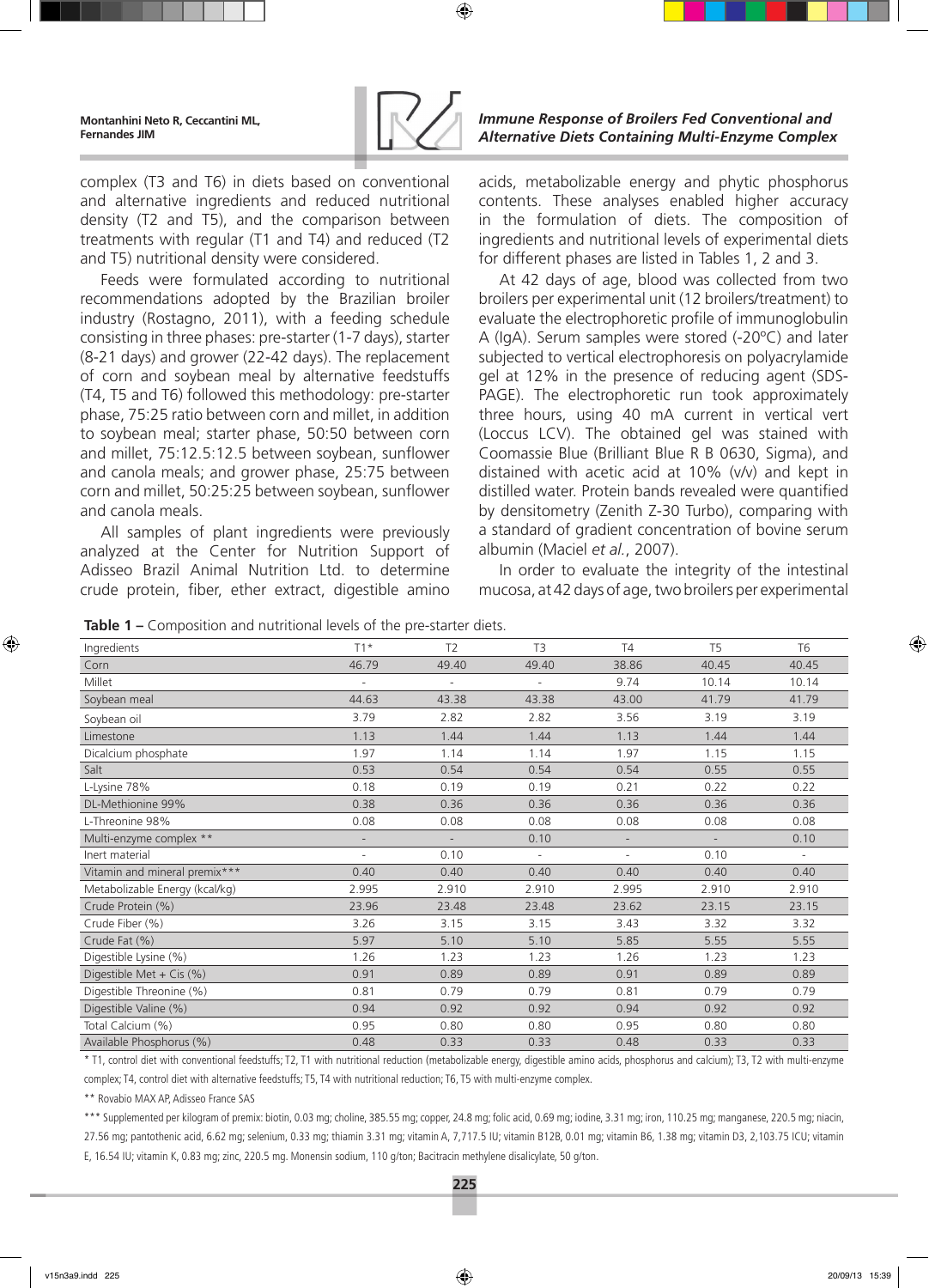

|  |  | Table 2 - Composition and nutritional levels of the starter diets. |  |  |  |  |  |
|--|--|--------------------------------------------------------------------|--|--|--|--|--|
|--|--|--------------------------------------------------------------------|--|--|--|--|--|

| Ingredients                    | $T1*$                    | T <sub>2</sub>           | T <sub>3</sub>           | <b>T4</b>                | T <sub>5</sub>           | T <sub>6</sub>           |
|--------------------------------|--------------------------|--------------------------|--------------------------|--------------------------|--------------------------|--------------------------|
| Corn                           | 50.32                    | 53.26                    | 53.26                    | 28.83                    | 31.26                    | 31.26                    |
| Millet                         | $\overline{\phantom{a}}$ | $\overline{\phantom{a}}$ | $\overline{\phantom{a}}$ | 14.38                    | 15.60                    | 15.60                    |
| Soybean meal                   | 41.45                    | 40.08                    | 40.08                    | 30.69                    | 29.46                    | 29.46                    |
| Sunflower meal                 | $\overline{\phantom{a}}$ | $\overline{\phantom{a}}$ | $\overline{\phantom{a}}$ | 7.67                     | 7.37                     | 7.37                     |
| Canola meal                    | $\overline{\phantom{a}}$ | $\overline{\phantom{a}}$ | $\overline{\phantom{a}}$ | 7.67                     | 7.37                     | 7.37                     |
| Soybean oil                    | 4.05                     | 3.00                     | 3.00                     | 6.58                     | 5.28                     | 5.28                     |
| Limestone                      | 1.04                     | 1.23                     | 1.23                     | 0.99                     | 1.19                     | 1.19                     |
| Dicalcium phosphate            | 1.73                     | 0.90                     | 0.90                     | 1.61                     | 0.80                     | 0.80                     |
| Salt                           | 0.46                     | 0.47                     | 0.47                     | 0.46                     | 0.46                     | 0.46                     |
| L-Lysine 78%                   | 0.16                     | 0.17                     | 0.17                     | 0.32                     | 0.32                     | 0.32                     |
| DL-Methionine 99%              | 0.33                     | 0.33                     | 0.33                     | 0.30                     | 0.29                     | 0.29                     |
| L-Threonine 98%                | 0.06                     | 0.06                     | 0.06                     | 0.10                     | 0.10                     | 0.10                     |
| Multi-enzyme complex **        | $\overline{\phantom{a}}$ | $\overline{\phantom{a}}$ | 0.10                     | $\overline{\phantom{a}}$ | $\overline{\phantom{a}}$ | 0.10                     |
| Inert material                 | $\overline{\phantom{a}}$ | 0.10                     | $\overline{\phantom{a}}$ | $\overline{\phantom{a}}$ | 0.10                     | $\overline{\phantom{a}}$ |
| Vitamin and Mineral Premix***  | 0.40                     | 0.40                     | 0.40                     | 0.40                     | 0.40                     | 0.40                     |
| Metabolizable Energy (kcal/kg) | 3.050                    | 2.965                    | 2.965                    | 3.050                    | 2.965                    | 2.965                    |
| Crude Protein (%)              | 22.78                    | 21.97                    | 21.97                    | 22.20                    | 21.76                    | 21.76                    |
| Crude Fiber (%)                | 3.08                     | 3.06                     | 3.06                     | 5.13                     | 5.07                     | 5.07                     |
| Crude Fat (%)                  | 6.33                     | 5.37                     | 5.37                     | 7.77                     | 6.23                     | 6.23                     |
| Digestible Lysine (%)          | 1.18                     | 1.16                     | 1.16                     | 1.18                     | 1.16                     | 1.16                     |
| Digestible Met + Cis (%)       | 0.86                     | 0.84                     | 0.84                     | 0.86                     | 0.84                     | 0.84                     |
| Digestible Threonine (%)       | 0.76                     | 0.74                     | 0.74                     | 0.76                     | 0.74                     | 0.74                     |
| Digestible Valine (%)          | 0.90                     | 0.88                     | 0.88                     | 0.90                     | 0.88                     | 0.88                     |
| Total Calcium (%)              | 0.90                     | 0.75                     | 0.75                     | 0.90                     | 0.75                     | 0.75                     |
| Available Phosphorus (%)       | 0.45                     | 0.30                     | 0.30                     | 0.45                     | 0.30                     | 0.30                     |

\* T1, control diet with conventional feedstuffs; T2, T1 with nutritional reduction (metabolizable energy, digestible amino acids, phosphorus and calcium); T3, T2 with multi-enzyme complex; T4, control diet with alternative feedstuffs; T5, T4 with nutritional reduction; T6, T5 with multi-enzyme complex.

\*\* Rovabio MAX AP, Adisseo France SAS

\*\*\* Supplemented per kilogram of premix: biotin, 0.03 mg; choline, 385.55 mg; copper, 24.8 mg; folic acid, 0.69 mg; iodine, 3.31 mg; iron, 110.25 mg; manganese, 220.5 mg; niacin, 27.56 mg; pantothenic acid, 6.62 mg; selenium, 0.33 mg; thiamin 3.31 mg; vitamin A, 7,717.5 IU; vitamin B12B, 0.01 mg; vitamin B6, 1.38 mg; vitamin D3, 2,103.75 ICU; vitamin E, 16.54 IU; vitamin K, 0.83 mg; zinc, 220.5 mg. Monensin sodium, 110 g/ton; Bacitracin methylene disalicylate, 50 g/ton.

unit (12 broilers/treatment) were killed by cervical dislocation. The small intestine was removed and fragments measuring approximately 5 cm long were taken from the duodenum, jejunum and ileum. Each fragment was semi-serially sectioned (5 μm thick) and then stained with hematoxylin and eosin (HE). Stained slides allowed assessing microscopic injuries and the scoring (0, 1, 2 or 3) of the lesions of the epithelium and lamina propria of the mucosa, presence of edema, hemorrhage, polymorphonuclear neutrophils and dilated lymphatics vessels.

In order to quantify goblet cells, slides with ileum fragments were stained with HE and Alcian Blue, and subsequently marked by the immunohistochemical technique with Anti-CD3 primary antibody (CD3 Dako 1:750). We quantified ten microscopic fields/slide under light microscopy (Olympus America Inc., NY), with 100x magnification for each fragment.

Statistical analysis of data was undertaken by means of the GLM procedure of SAS. Since the data did not present normal distribution, data relative to microscopic lesions of the intestinal mucosa were analyzed by the Kruskal-Wallis non-parametric test (SAS, 1998).

# RESULTS AND DISCUSSION

The feeding of diets containing conventional or alternative feedstuffs, added or not with enzymes, had no influence on the percentage of microscopic lesions in the mucosa in none of the intestinal segments examined (Tables 4 and 5). On the other hand, there was a higher incidence of lesions for alternative ingredients, regardless the nutritional density. These lesions, located in the luminal epithelium and lamina propria of the mucosa, occurred more often in the jejunum and ileum. The alternative feedstuffs used, besides being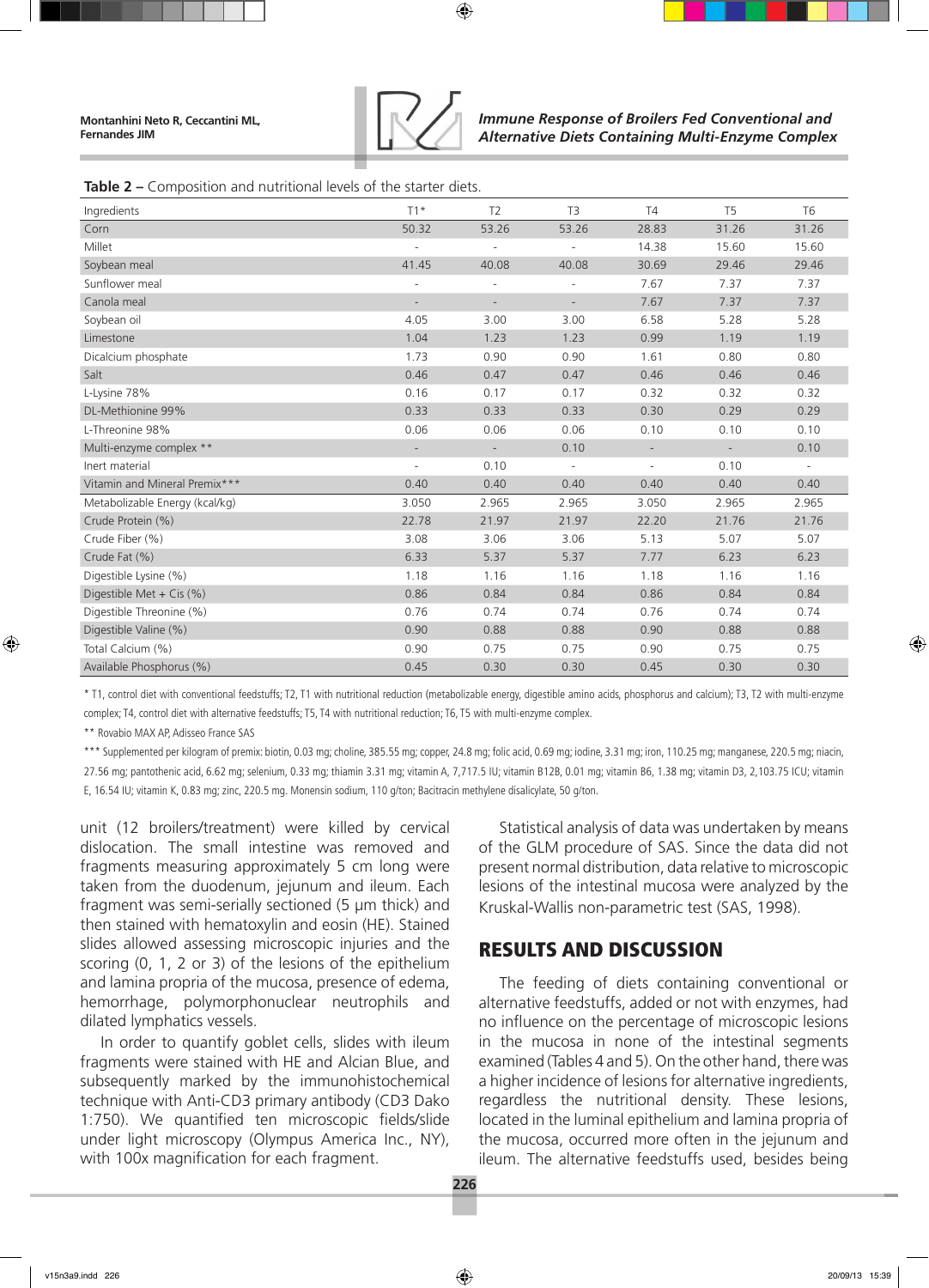

| Table 3 - Composition and nutritional levels of the grower diets. |  |  |  |  |  |
|-------------------------------------------------------------------|--|--|--|--|--|
|-------------------------------------------------------------------|--|--|--|--|--|

| Ingredients                    | $T1*$                    | T <sub>2</sub>           | T <sub>3</sub>           | T4    | T <sub>5</sub>           | T <sub>6</sub> |
|--------------------------------|--------------------------|--------------------------|--------------------------|-------|--------------------------|----------------|
| Corn                           | 55.35                    | 58.32                    | 58.32                    | 22.72 | 24.63                    | 24.63          |
| Millet                         | $\overline{\phantom{a}}$ | $\sim$                   | $\overline{\phantom{a}}$ | 22.56 | 24.43                    | 24.43          |
| Soybean meal                   | 35.71                    | 34.35                    | 34.35                    | 21.16 | 20.36                    | 20.36          |
| Sunflower meal                 | $\overline{\phantom{0}}$ | $\overline{\phantom{a}}$ | $\overline{\phantom{a}}$ | 10.58 | 10.18                    | 10.18          |
| Canola meal                    | $\overline{\phantom{a}}$ | $\overline{\phantom{a}}$ | $\overline{\phantom{a}}$ | 10.58 | 10.18                    | 10.18          |
| Soybean oil                    | 5.17                     | 4.19                     | 4.19                     | 8.77  | 7.16                     | 7.16           |
| Limestone                      | 0.95                     | 1.14                     | 1.14                     | 0.88  | 1.08                     | 1.08           |
| Dicalcium phosphate            | 1.52                     | 0.69                     | 0.69                     | 1.34  | 0.52                     | 0.52           |
| Salt                           | 0.39                     | 0.40                     | 0.40                     | 0.37  | 0.39                     | 0.39           |
| L-Lysine 78%                   | 0.16                     | 0.17                     | 0.17                     | 0.36  | 0.36                     | 0.36           |
| DL-Methionine 99%              | 0.29                     | 0.29                     | 0.29                     | 0.23  | 0.23                     | 0.23           |
| L-Threonine 98%                | 0.06                     | 0.06                     | 0.06                     | 0.10  | 0.10                     | 0.10           |
| Multi-enzyme complex**         |                          |                          | 0.10                     |       | $\overline{\phantom{a}}$ | 0.10           |
| Inert material                 |                          | 0.10                     |                          |       | 0.10                     | $\sim$         |
| Vitamin and Mineral Premix***  | 0.40                     | 0.40                     | 0.40                     | 0.40  | 0.40                     | 0.40           |
| Metabolizable Energy (kcal/kg) | 3.175                    | 3.090                    | 3.090                    | 3.175 | 3.090                    | 3.090          |
| Crude Protein (%)              | 20.62                    | 20.21                    | 20.21                    | 19.69 | 19.30                    | 19.30          |
| Crude Fiber (%)                | 2.89                     | 2.88                     | 2.88                     | 5.80  | 5.74                     | 5.74           |
| Crude Fat (%)                  | 7.57                     | 6.70                     | 6.70                     | 10.08 | 8.62                     | 8.62           |
| Digestible Lysine (%)          | 1.05                     | 1.03                     | 1.03                     | 1.05  | 1.03                     | 1.03           |
| Digestible Met + Cis (%)       | 0.78                     | 0.76                     | 0.76                     | 0.78  | 0.76                     | 0.76           |
| Digestible Threonine (%)       | 0.68                     | 0.67                     | 0.67                     | 0.68  | 0.67                     | 0.67           |
| Digestible Valine (%)          | 0.81                     | 0.79                     | 0.79                     | 0.81  | 0.79                     | 0.79           |
| Total Calcium (%)              | 0.80                     | 0.65                     | 0.65                     | 0.80  | 0.65                     | 0.65           |
| Available Phosphorus (%)       | 0.40                     | 0.25                     | 0.25                     | 0.40  | 0.25                     | 0.25           |

\* T1, control diet with conventional feedstuffs; T2, T1 with nutritional reduction (metabolizable energy, digestible amino acids, phosphorus and calcium); T3, T2 with multi-complex enzyme; T4, control diet with alternative feedstuffs; T5, T4 with nutritional reduction; T6, T5 with multi-enzyme complex.

\*\* Rovabio MAX AP, Adisseo France SAS

\*\*\* Supplemented per kilogram of premix: biotin, 0.03 mg; choline, 385.55 mg; copper, 24.8 mg; folic acid, 0.69 mg; iodine, 3.31 mg; iron, 110.25 mg; manganese, 220.5 mg; niacin, 27.56 mg; pantothenic acid, 6.62 mg; selenium, 0.33 mg; thiamin 3.31 mg; vitamin A, 7,717.5 IU; vitamin B12B, 0.01 mg; vitamin B6, 1.38 mg; vitamin D3, 2,103.75 ICU; vitamin E, 16.54 IU; vitamin K, 0.83 mg; zinc, 220.5 mg. Monensin sodium, 110 g/ton; Bacitracin methylene disalicylate, 50 g/ton.

more abrasive, are richer in non-digestible fiber for poultry, becoming thus substrate for the development of microorganisms at the end of the small intestine. The use of non-digestible substrates by bacteria causes adverse effects on the intestinal mucosa, in addition of villus atrophy in the intestinal mucosa.

The digestive system is naturally in permanent contact with agents and substances from the external environment. In addition of its primary role and importance in digestion and absorption of nutrients, the gastrointestinal mucosa represents a gateway to dietary antigens and non-pathogenic bacterial

**Table 4 –** Percentage of microscopic lesion scores in intestinal segments of 42-d-old broilers fed conventional or alternative diets, supplemented or not with an multi-enzyme complex.

|                          | Duodenum    |          |          |          | Jejunum  |          |                     | <b>Ileum</b> |          |  |
|--------------------------|-------------|----------|----------|----------|----------|----------|---------------------|--------------|----------|--|
|                          | Lesion $1*$ | Lesion 2 | Lesion 3 | Lesion 1 | Lesion 2 | Lesion 3 | Lesion <sup>-</sup> | Lesion 2     | Lesion 3 |  |
| Treatments               |             |          |          |          |          |          |                     |              |          |  |
| Conventional ingredients |             |          |          |          |          |          |                     |              |          |  |
| With enzyme              | 27.78       | 33.33    | 8.33     | 12.12    | 21.21    | 12.12    | 11.11               | 13.89        | 5.55     |  |
| Without enzyme           | 19.44       | 25.00    | 2.78     | 24.24    | 30.31    | 15.15    | 8.33                | 27.78        | 2.77     |  |
| Alternative ingredients  |             |          |          |          |          |          |                     |              |          |  |
| With enzyme              | 5.55        | 19.44    | 0.00     | 39.39    | 30.30    | 6.06     | 27.78               | 36.11        | 13.89    |  |
| Without enzyme           | 24.24       | 33.33    | 9.09     | 22.22    | 18.52    | 18.18    | 11.11               | 22.22        | 8.33     |  |
| CV, %                    | 48.33       | 53.28    | 34.53    | 49.84    | 52.84    | 50.38    | 43.94               | 50.96        | 40.45    |  |
| p - value                | 0.0596      | 0.4803   | 0.1960   | 0.0669   | 0.5554   | 0.8240   | 0.1670              | 0.1192       | 0.3605   |  |

\* 1. Lesion of the epithelium and lamina propria of the mucosa, 2. Presence of edema, hemorrhage, polymorphonuclear neutrophils, 3. Dilated lymphatics vessels.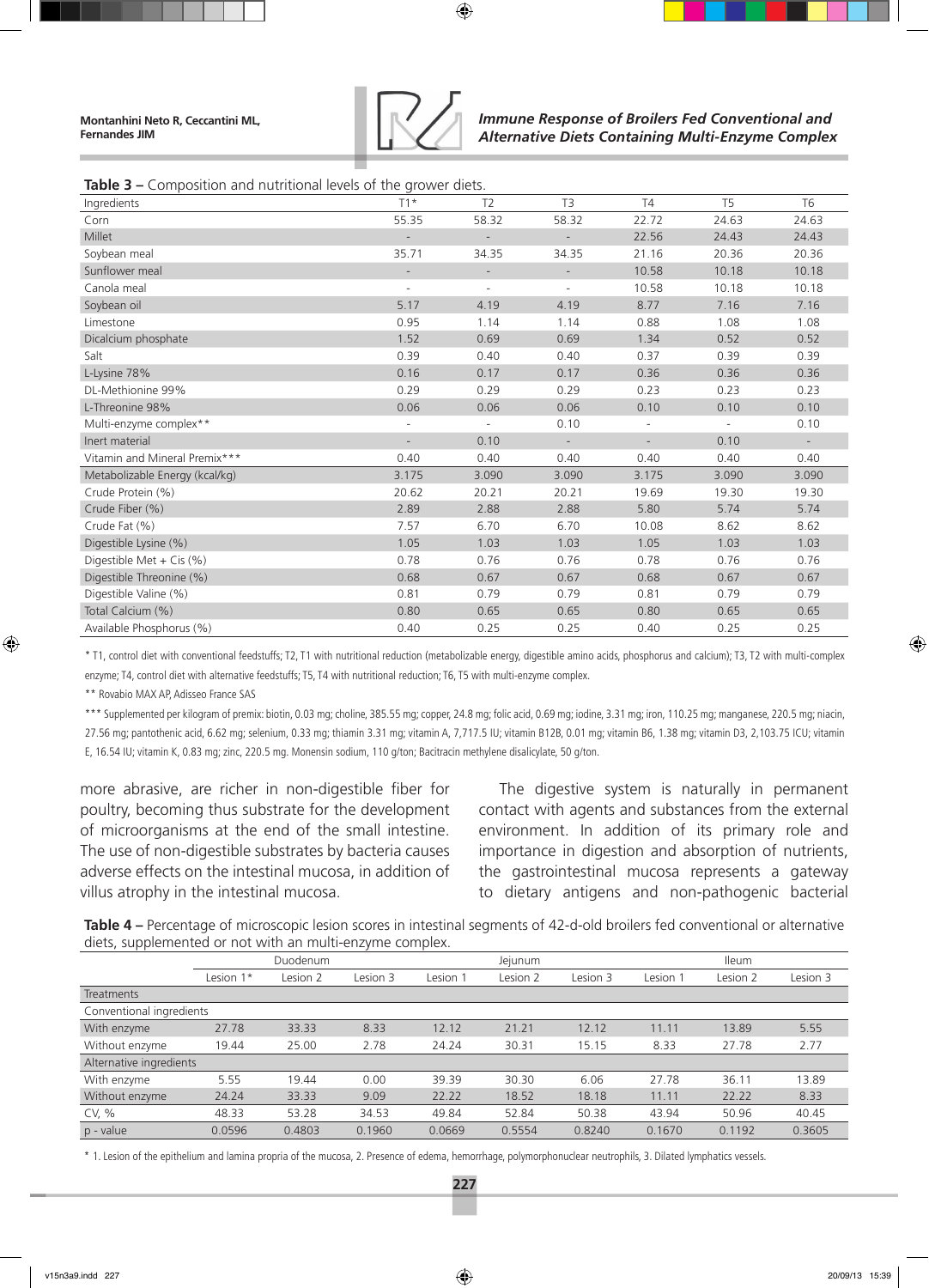

**Table 5 –** Percentage of microscopic lesion scores in intestinal segments of 42-d-old broilers fed conventional or alternative diets with normal or reduced nutritional density.

|                          |                   | Duodenum |          |          | Jejunum            |          |                   | <b>Ileum</b> |        |
|--------------------------|-------------------|----------|----------|----------|--------------------|----------|-------------------|--------------|--------|
|                          | Lesion 1*         | Lesion 2 | Lesion 3 | Lesion 1 | Lesion 2           | Lesion 3 | Lesion 1          | Lesion 2     | Lesion |
| Treatments               |                   |          |          |          |                    |          |                   |              |        |
| Conventional ingredients |                   |          |          |          |                    |          |                   |              |        |
| Normal density           | 8.33ab            | 27.77    | 2.78     | 21.21ab  | 24.24ab            | 9.09     | 5.55 <sub>b</sub> | 27.78        | 2.78   |
| Reduced density          | 27.78a            | 33.33    | 8.33     | 12.12b   | 12.21 <sub>b</sub> | 12.12    | 11.11ab           | 13.90        | 5.55   |
| Alternative ingredients  |                   |          |          |          |                    |          |                   |              |        |
| Normal density           | 27.78a            | 33.33    | 8.33     | 27.27ab  | 12.12b             | 6.06     | 27.78a            | 38.89        | 5.55   |
| Reduced density          | 5.55 <sub>b</sub> | 19.44    | 0.00     | 39.39a   | 30.30a             | 18.18    | 27.78a            | 36.11        | 13.89  |
| CV, %                    | 45.27             | 50.56    | 37.87    | 48.80    | 52.10              | 46.67    | 47.52             | 50.20        | 38.81  |
| p - value                | 0.0073            | 0.3585   | 0.2218   | 0.0493   | 0.4476             | 0.5038   | 0.0335            | 0.0651       | 0.3209 |

\* 1. Lesion of the epithelium and lamina propria of the mucosa, 2. Presence of edema, hemorrhage, polymorphonuclear neutrophils, 3. Dilated lymphatics vessels.

microflora, which are a strong source of disturbance for the immune activity in the organism (Berg, 1999). Therefore, the intestinal mucosa should have adequate structural morphophysiological characteristics. The absorption process is dependent on transport mechanisms that occur in the membrane of epithelial cells of the mucosa, and thus their integrity is essential, since this is the route of entry of nutrients used for broiler development.

The amount of cells positive for CD3 (CD3+) in the mucosa of the ileum was significantly different (p<0.05), when conventional and alternative feedstuffs are compared (Tables 6 and 7). Broilers fed diets based on corn and soybeans presented higher amounts of these defense cells than those fed the diets that included fibrous ingredients.

**Table 6 –** Quantification of CD3<sup>+</sup> cells and goblet cell counts in the mucosa of the ileum of broilers, and serum electrophoretic profile of immunoglobulin A (IgA) of broilers fed conventional or alternative diets supplemented or not with an multi-enzyme complex.

| <b>Treatments</b>           | lleal mucosa         | Serum              |                  |
|-----------------------------|----------------------|--------------------|------------------|
|                             | $CD3+$               | Goblet cells       | $IqA$ ( $q/dL$ ) |
| <b>Diets</b>                |                      |                    |                  |
| Conventional<br>ingredients | $94.95^{\circ}$      | 51.28 <sup>a</sup> | 0.103            |
| Alternative ingredients     | 92.14b               | 39.41 <sub>b</sub> | 0.108            |
| Enzyme                      |                      |                    |                  |
| With enzyme inclusion       | $94.57$ <sup>a</sup> | 43.20              | 0.105            |
| With no enzyme<br>inclusion | 92.52 <sub>b</sub>   | 47.97              | 0.106            |
| CV, %                       | 2.63                 | 19.09              | 36.66            |
| p - values                  |                      |                    |                  |
| Ingredients                 | 0.0111               | 0.0031             | 0.9325           |
| Enzyme                      | 0.0500               | 0.2388             | 0.2659           |
| Interaction                 | 0.5730               | 0.2477             | 0.8713           |

Means of a same factor followed by different letters indicate significant effect ( $p<0.05$ ) of treatments by the Fisher LSD test. No interactions between the factors tested were observed  $(p>0.05)$ .

The inclusion of enzymes in conventional or alternative diets reduced (p<0.05) the number of CD3 in the mucosa of the ileum. These cells, counted using immunohistochemical analysis, are supposed to be T lymphocytes, because T lymphocytes present molecules that are expressed on their surface, called cell determinants (CD). CD3 is expressed by all lymphocytes at their origin and remains present throughout the life of cells, being a surface antigen common of T lymphocytes (Barua & Yoshimura, 2004). CD3 is the best marker for total T lymphocyte count, because it is a molecular complex associated with specific receptors of T lymphocytes and is found in all subpopulations of mature T cells.

**Table 7 –** Quantification of CD3<sup>+</sup> cells and count of goblet cells in the mucosa of the ileum of broilers and serum electrophoretic profile of immunoglobulin A (IgA) of broilers fed conventional or alternative diets, and with normal or reduced nutritional density.

|                             | Ileal mucosa       | Serum              |                  |
|-----------------------------|--------------------|--------------------|------------------|
| Treatments                  | CD3                | Goblet             | $IqA$ ( $q/dL$ ) |
| Diets                       |                    |                    |                  |
| Conventional<br>ingredients | $97.66^a$          | 48.87 <sup>a</sup> | 0.112            |
| Alternative ingredients     | 93.19 <sub>b</sub> | 41.65 <sub>b</sub> | 0.108            |
| Nutritional density         |                    |                    |                  |
| Normal                      | 96.28              | 47.32              | 0.105            |
| Reduced                     | 94.57              | 43.20              | 0.114            |
| CV, %                       | 3.94               | 19.16              | 35.93            |
| P-values                    |                    |                    |                  |
| Ingredients                 | 0.0087             | 0.0500             | 0.8518           |
| Nutritional density         | 0.2773             | 0.2575             | 0.2147           |
| Interaction                 | 0.1618             | 0.9019             | 0.6857           |

Means of a same factor followed by different letters indicate significant effect (p<0.05) of treatments by the Fisher LSD test. No interactions between the factors tested were observed (p>0.05).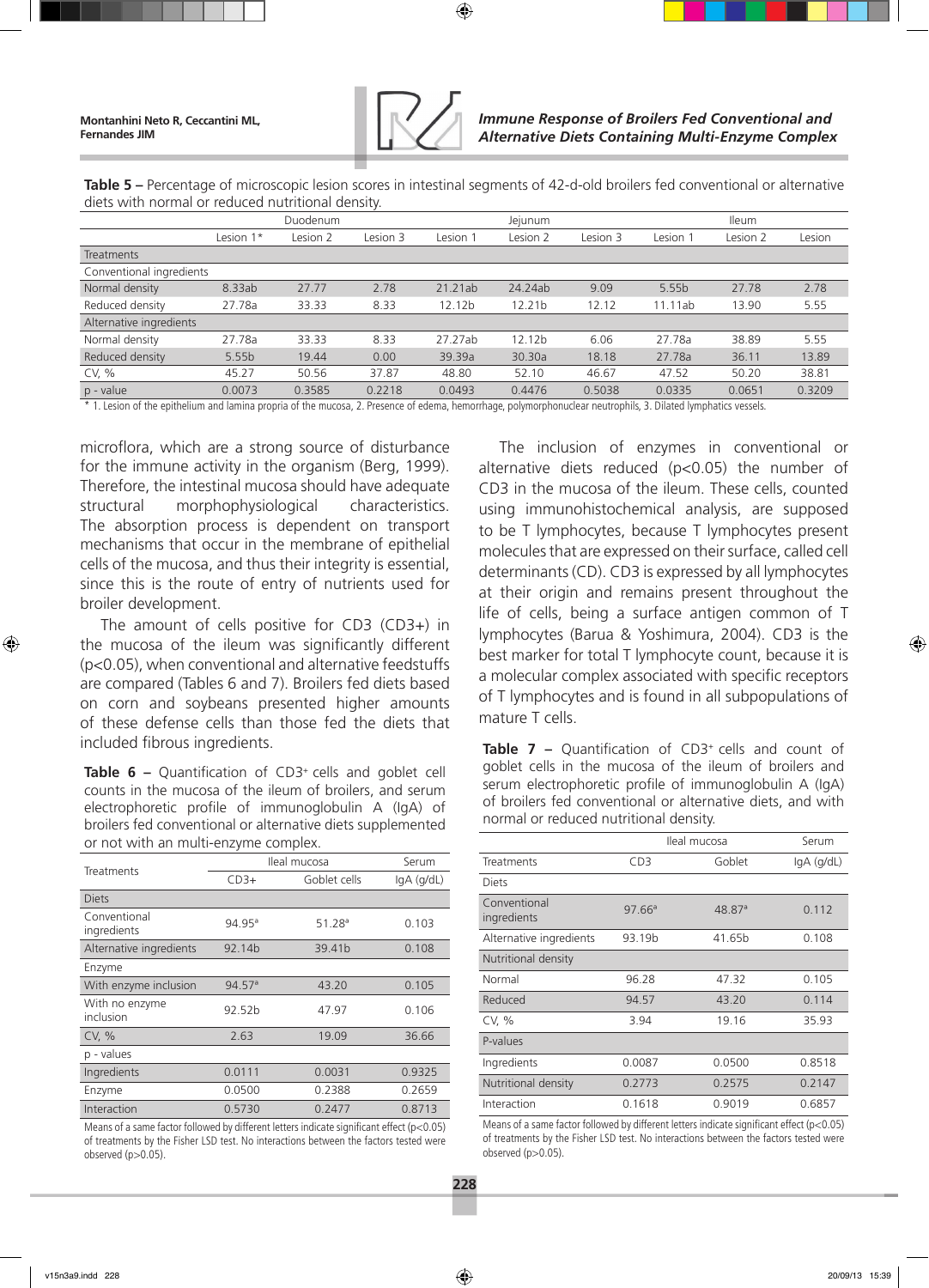

Soybeans have a significant amount NSP in the form of pectins, hemicelluloses and oligosaccharides (stachyose and raffinose). Out of these NSP, 20% have null digestibility, and 2% are xylans (Cleophas *et al.*, 1995). The tissue defense triggered against an infection basically consists of three mechanisms, which frequently act according to a chronological sequence. This protective mechanism consists of non-induced innate defense, induced innate defense and adaptive immune response. The cellular immune response in the intestinal mucosa is mainly composed of T-CD3 and T-CD4 lymphocytes.

Corroborating this hypothesis, we verified an increase (p<0.05) in the number of goblet cells in conventional diets. These cells are responsible for the production of a mucous layer mainly consisting of glycoproteins, known as mucins, which contain a long polysaccharide portion that makes them hydrophilic and viscous. The functions of mucins include protection of the brush border membrane from chemicals and from the abrasive effects of the digesta. They act as a barrier against microorganisms, because the natural intestinal flora and immunoglobulins are included in the mucus layer, and influence the transport between the luminal content and the brush border membrane (Snyder & Walker, 1987; Uni *et al.*, 2003).

The hyperplasia and/or hypertrophy of goblet cells in the small intestine are considered as a response to some type of aggression, aiming at maintaining mucosal integrity. Several studies (Mitjavila *et al.*, 1977; Ortiz *et al.*, 1994; Oliveira *et al.*, 2000; Uni *et al.*, 2003) have reported this effect in response to antinutritional factors of feedstuffs or delay in supplying feed after hatching, for instance.

Teirlynck *et al.* (2009) mentioned that the inclusion of ingredients such as wheat and rye in the diet for broilers – thus containing high levels of NSP – in comparison with a diet based on corn, induces the fusion of intestinal villi, infiltration of T lymphocytes, hyperplasia and hypertrophy of goblet cells, apoptosis of epithelial cells in the mucosa, and shifts in the microbiota. In the present experiment, the supplementation of enzymes or the reduction of the nutritional density of diets, independently of the feedstuffs used, did not influence the number of goblet cells.

Mucin production may increase in the presence of biologically-active proteins, aiming at protecting the intestinal epithelium. However, mucin significantly contributs to the endogenous loss in chickens (Montagne *et al.*, 2000). This hypothesis is supported by the fact that amino acids that compose the intestinal

mucin are excreted in response to the addition of enzymes (Cowieson *et al.*, 2006).

Serum IgA immunoglobulin electrophoretic profile was not affected by the ingredients used in the diets, supplemented or not with enzyme complex, and with reduction or not of the nutritional density. The immune stimulation of the mucosa results in the production of IgA antibodies that block the receptors and reduce the number of pathogenic bacteria in the intestinal lumen (Jin *et al.*, 1997). Despite the increase in lymphocytes observed, as shown by the marker CD3, no IgA increase was observed in the serum of broilers.

IgA is especially produced by B-cells located on the intestinal lamina propria and has a key role in the maintenance of homeostasis of the intestinal mucosa. Dendritic cells that present the antigens from commensal bacteria of the intestinal mucosal surface induce the production of IgA by B-cells through mechanisms dependent or not of T cells. Notwithstanding it is well documented that IgA production is induced by bacterial colonization, the kinetics and duration of this response, as well as possible ways of inducing it have not yet been fully elucidated (Tezuka *et al.*, 2011).

Jackson *et al.* (2003) reported that in chickens infected with *Eimeria sp* and *Clostridium perfringens* the addition of β-mananase resulted in the reduction of the severity of the challenge generated by these microorganisms, and this effect was observed not only as increased body weight, but also as a reduction of intestinal lesions. However, Mushtaq *et al.* (2007) added glucanase and xylanase in diets based on canola meal, and did not record any benefits in terms of performance, nutrient digestibility, immune response, or carcass characteristics of broilers.

### CONCLUSIONS

The use of alternative plant feedstuffs in broiler diets promoted an increase in intestinal lesions and enhanced cellular immune response. However, this undesirable gut health condition can be mitigated to a certain degree, as found with the use of conventional corn and soybean meal diets, by using a multi-enzyme complex.

### ACKNOWLEDGMENTS

The authors would like to thank Adisseo Brazil Animal Nutrition Ltd. for funding the present research study and the PENA study group of the Federal University of Paraná, Palotina *campus*, for conducting and analyzing of this experiment.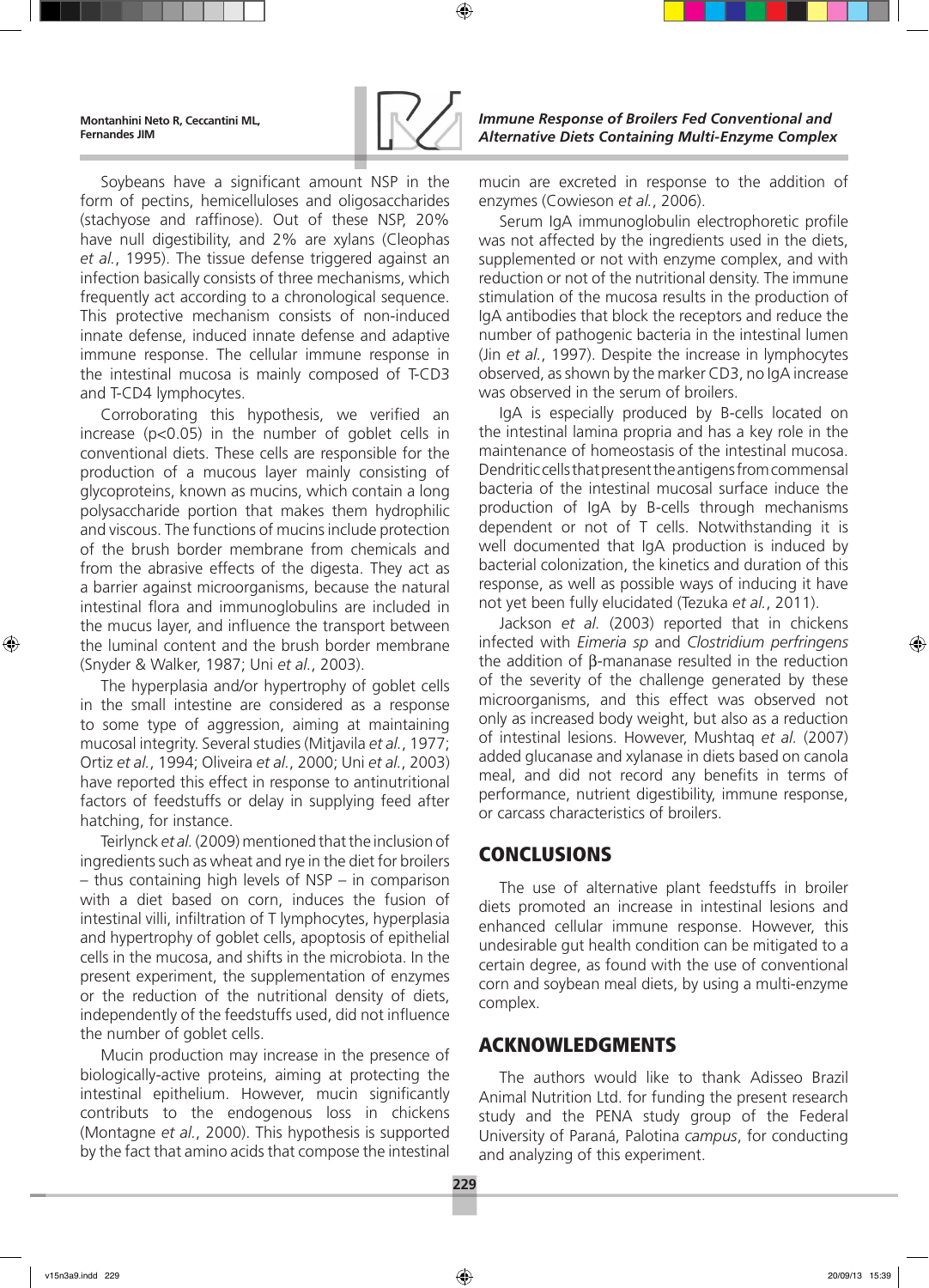

## REFERENCES

- Barua A, Yoshimura Y. Ovarian cell-mediated immune response to Salmonella Enteritidis infection in laying hens (*Gallus domesticus*). Poultry Science 2004;83(6):997-1002.
- Berg RD. Bacterial translocation from the gastrointestinal tract. Advances in Experimental Medicine and Biology 1999;473:11-30.
- Campbell GL, Classen HL, Goldsmith KA. Effect of fat retention on the rachitogenic effect of rye fed to broiler chicks. Poultry Science 1983;62(11):2218-2213.
- Choct M, Dersjant-Li Y, McLeish J, Peisker M. Soy oligosaccharides and soluble non-starch polysaccharides: a review of digestion, nutritive and anti-nutritive effects in pigs and poultry. Asian-Australian Journal of Animal Science 2010;23(10):1386-1398.
- Choct M, Hughes RJ, Wang J, Bedford MR, Morgan AJ, Annison G. Increased small intestinal fermentation is partly responsible for the anti-nutritive activity of non-starch polysaccharides in chickens. British Poultry Science 1996;37(3):609-621.
- Choct M, Kocher A, Waters DLE, Petterson D, Ross G. A comparison of three xylanases on the nutritive value of two wheat's for broiler chickens. British Journal of Nutrition 2004;92:53-61.
- Cleophas GML, Van Hartingsveldt W, Somers WAC. Enzymes can play an important role in poultry nutrition. World Poultry 1995;11(4):12-15.
- Cowieson AJ, Acamovic T, Bedford MR. Using the precision-feeding bioassay to determine the efficacy of exogenous enzymes: a new perspective. Animal Feed Science and Technology 2006;129(1-2):149-158.
- Fang ZF, Peng J, Liu ZL, Liu YG. Responses of non-starch polysaccharidedegrading enzymes on digestibility and performance of growing pigs fed a diet based on corn, soya bean meal and Chinese double-low rapeseed meal. Journal of Animal Physiology and Animal Nutrition 2007;91(7):361-368.
- Farrell DJ. Matching poultry production with available feed resources: issues and constraints. World's Poultry Science Journal 2005;61(2):298-307.
- Högberg A, Lindberg JE. Influence of cereal non-starch polysaccharides an enzymes supplementation on digestion site and gut environment in weaned piglets. Animal Feed Science and Technology 2004;116(1- 2):113-128.
- Humphrey BD, Klasing KC. Modulation of nutrient metabolism and homeostasis by the immune system. World's Poultry Science Journal 2007;60(1):90-100.
- Jackson ME, Anderson DM, Hsiao HY, Mathis GF, Fodge DW. Beneficial effect of β-mannanase feed enzyme on performance of chicks challenged with *Eimeria* sp. and *Clostridium perfringens*. Avian Diseases 2003;47(3):759-763.
- Jia W, Slominski BA, Bruce HL, Blank G, Crow G, Jones O. Effects of diet type and enzyme addition on growth performance and gut health of broiler chickens during subclinical *Clostridium perfringens* challenge. Poultry Science 2009;88(1):132-140.
- Jin LZ, Ho YW, Abdullah N, Jalaluddin S. Probiotics in poultry: modes of action. World's Poultry Science Journal 1997;53(4):351-368.
- Kim JC, Simmins PH, Mullan BP, Pluske JR. The digestible energy value of wheat for pigs, with special reference to the post-weaned animal. Animal Feed Science and Technology 2005;122(3-4):257-287.
- Kocher A, Choct M. Porter D, Broz J. The effects of enzyme addition to broiler diets containing high concentrations of canola or sunflower meal. Poultry Science 2000; 79(12):1767-1774.

#### *Immune Response of Broilers Fed Conventional and Alternative Diets Containing Multi-Enzyme Complex*

- Lee SY, Kim JS, Kim JM, An BK, Kang CW. Effects of multiple enzyme (Rovabio Max) containing carbohydrolases and phytase on growth performance and intestinal viscosity in broiler chicks fed corn-wheatsoybean meal based diets. Asian-Australian Journal of Animal Science 2010;23(9):1198-1204.
- Lentle RG, Janssen PW, Asvarujanon P. High definition mapping of circular and longitudinal motility in the terminal ileum of the brushtail possum *Trichosurus vulpecula* with watery and viscous perfusates. Journal of Comparative Physiology 2007;177(5):543-556.
- Lentle RG, Janssen PW. Physical characteristics of digesta and their influence on flow and mixing in the mammalian intestine: a review. Journal of Comparative Physiology 2008; 178(6):673-690.
- Macari M, Furlan RL, Gonzales E. Fisiologia aviária aplicada a frangos de corte. Jaboticabal: FUNEP-UNESP; 2002.
- Maciel RM, Lopes STA, Santurio JM, Rosa AP, Duarte MMMF, Martins DB, Emanuelli MP. Electrophoresis profile of serum proteins in broilers fed with diets containing aflatoxins and/or natural clinoptilolite clay. Ciência Rural 2007;37(3):744-749.
- Maisonnier S, Gomez J, Chagneau AM, Carré B. Analysis of variability in nutrient digestibilities in broiler chickens. British Poultry Science 2001;42(1):70-76.
- Meng X, Slominski BA, Nyachoti CM, Campbell LD, Guenter W. Degradation of cell wall polysaccharides by combinations of carbohydrase enzymes and their effect on nutrient utilization and broiler chicken performance. Poultry Science 2005;84(1):37-47.
- Mitjavila S, Lacombe C, Carrera G, Derache R. Tannic acid and oxidized tannic acid on the functional state of rat intestinal epithelium. Journal of Nutrition 1977;107(12):2113-2121.
- Montagne L, Toullec R, Lalles JP. Calf intestinal mucin: isolation, partial characterization, and measurement in ileal digesta with an enzyme-linked immunosorbent assay. Journal of Dairy Science 2000;83(3):507-517.
- Montanhini RN, Ceccantini ML, Fernandes JIM. Productive performance, intestinal morphology and carcass yield of broilers fed conventional and alternative diets containing commercial enzymatic complex. International Journal of Poultry Science 2012;11(8):505-516.
- Mushtaq T, Sarwar M, Ahmad G, Mirza MA, Nawaz H, Mushtaq MMH, Noreen U. Influence of canola meal-based diets supplemented with exogenous enzyme and digestible lysine on performance, digestibility, carcass, and immunity responses of broiler chickens. Poultry Science 2007;86(10):2144-2151.
- Odetallah HN, Ferket PR, Grimes JL, Mcnaughton JL. Effect of mannanendo-1,4-β-mannosidade on the growth performance of turkeys fed diets containing 44 and 48% crude protein soybean meal. Poultry Science 2002;81(9):1322-1331.
- Oliveira MC, Moraes VMB. Mannan oligosaccharides and enzymes in corn and soybean meal based-diets for broilers. Ciência Animal Brasileira 2007;8(3):339-357.
- Oliveira PB, Murakami AE, Garcia ERM, Macari M, Scapinello C. Influence of antinutritional factors of leucena (*Leucaena leucocephala* and *Leucaena cunningan*) and pigeous bean (*Cajanus cajan*) on the intestinal epithelium and performance of broiler chickens. Revista Brasileira de Zootecnia 2000;29(6):1759-1769.
- Ortiz LT, Alzueta C, Treviño J, Castaño M. Effects of faba bean tannins on the growth and histological structure of the intestinal tract and liver of chicks and rats. British Poultry Science 1994;35(5):743-754.
- Peng SY, Norman J, Curtin G, Corrier D, McDaniel HR, Busbee D. Decreased mortality of Norman murine sarcoma in mice treated with the immunomodulator, Acemannan. Molecular Biotherapy 1991;3(2):79-87.